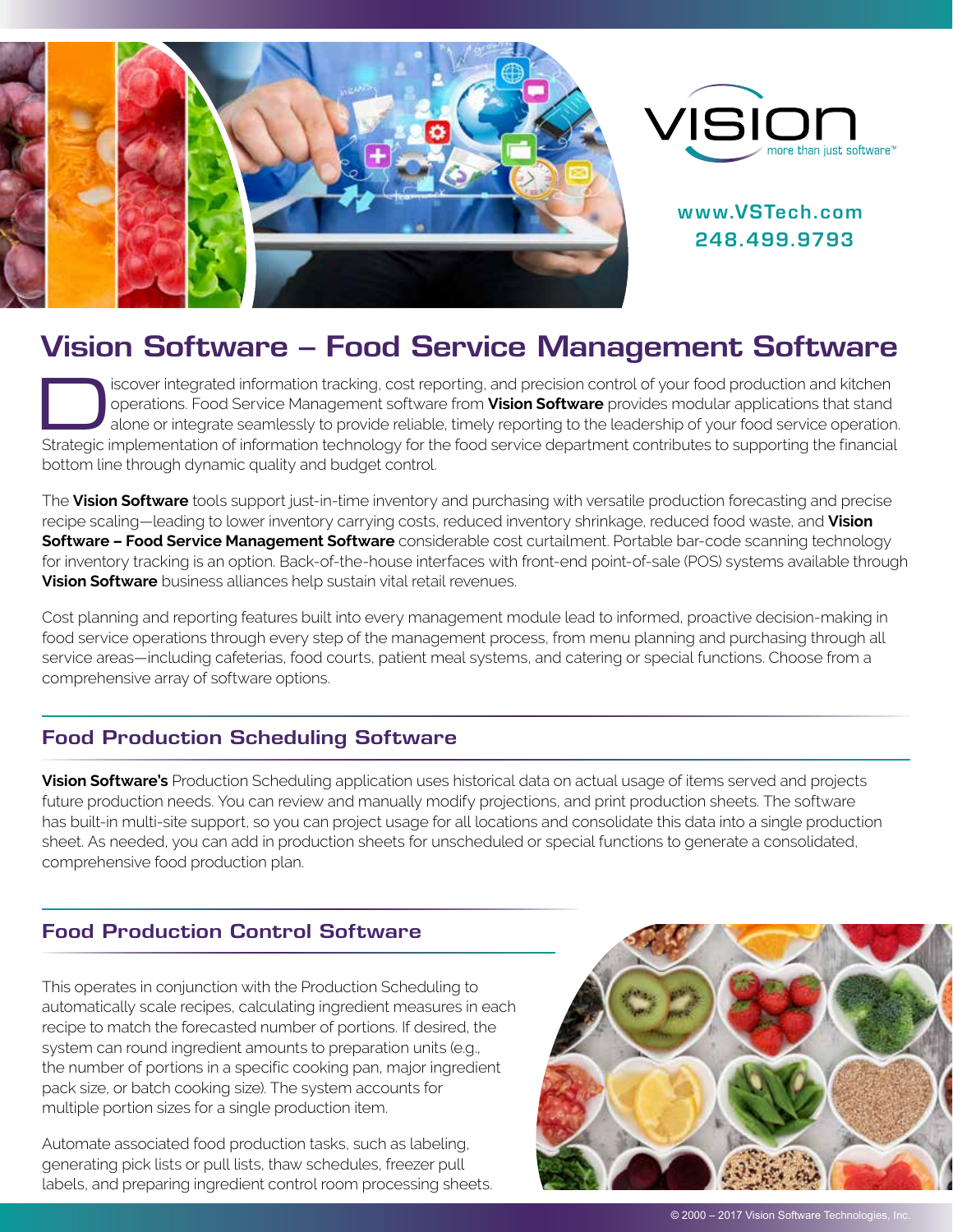### Inventory Control System

Call center staff can enter patient selections using a mouse or touch screen technology. One click or touch lets them change portion sizes or quantities. They're alerted—in real time—to individual patient needs, including meal exchange patterns, allergies, dislikes, and food items that conflict with prescribed medications. Or, they can immediately review the ingredients in a recipe. Call center personnel can input menu write-ins that adhere to the patient's diet and individual restrictions. Gluten-free? Special needs? Staff can immediately review the ingredients in a recipe.



## Food Purchasing Software

Fully automate your purchase calculations based on your menus and production scheduling. The Food Purchasing system creates bid sheets, maintains vendor and contract information, and generates purchase orders and requisitions. You can choose to have the system select items to be purchased through a par-level methodology, or simply select items based on cycle menu requirements. Use the system to verify orders received and update the inventory system.

## Cost Analysis Software

Use accurate, up-to-date cost information in all phases of food service management to ensure ongoing budget compliance. The Cost Analysis application provides cost information on menus, recipes, special functions, and all other food services using current ingredient prices. Choose to generate food cost reports for a cycle day menu, separating the total production costs between patient and non-patient areas.

### Cost Charging Software

The Cost Charging application allows you to monitor and control the cost of food items used by various costs centers and the cost of bulk nourishments used by individual nursing units. Using automated nursing unit floor stock records, you can use this application to track, cost, and charge every item that is released from inventory to these other cost centers.

Use **Vision Software**'s Cost Charging system to generate custom reports to obtain information by cost weekly, monthly, and/or annually. You can compare results with pre-established budgets and previous year's costs. You can also evaluate costs in conjunction with census and tray count for each nursing unit.

## Nutrition Facts At Your Guest's Fingertips

A new partnership introduces cutting-edge wellness opportunities for your hospital food and nutrition team. The **Vision Software** EDI interface with MedVantage® gives you seamless access to on-demand nutrition facts labels for any recipe in your Vision recipe or inventory database that has a NutriBase® Food ID assignment.

## w w w.VSTech.com 248.499.9793

## Catering Software

For your special functions or outside services (called "catering" in the US), the **Vision Software** Catering application allows you to track catered event details and menus, fully integrated with your food service management processes and systems. Catering software from Vision costs the menu, accounts for food cost, labor cost, overhead, and determines profit. If desired, you can flow food production requirements into standard daily production schedules.

For recurring events, you can save and re-use details. You can transfer costs to a cost center, or accumulate and report them on a weekly, monthly, and/or year-to-date basis. Functionality includes printing invoices for catering events.

#### **Now you can:**

- **•** Offer nutrition facts for anything you serve and support your wellness education outreach program.
- **•** Print nutrition facts labels for anything you serve in your retail operations—great for grab'n'go or Home Meal Replacements (HMRs).
- **•** Apply nutrition facts labels to patient snacks, nourishments, or meal items.





- **•** Use nutrition facts labels on patient trays as an educational tool that clinical RDNs can use for diet education. Enhance transfer of learning and help prevent hospital readmissions.
- **•** To tap into this turnkey solution, you'll need the easy-to-use MedVantage® printer and labels, alongwith the **Vision Software** interface.©



**Are you ready to take full charge of your operational performance?**

**Call 248.499.9793, visit www.VSTech.com, or e-mail info@vstech.com**